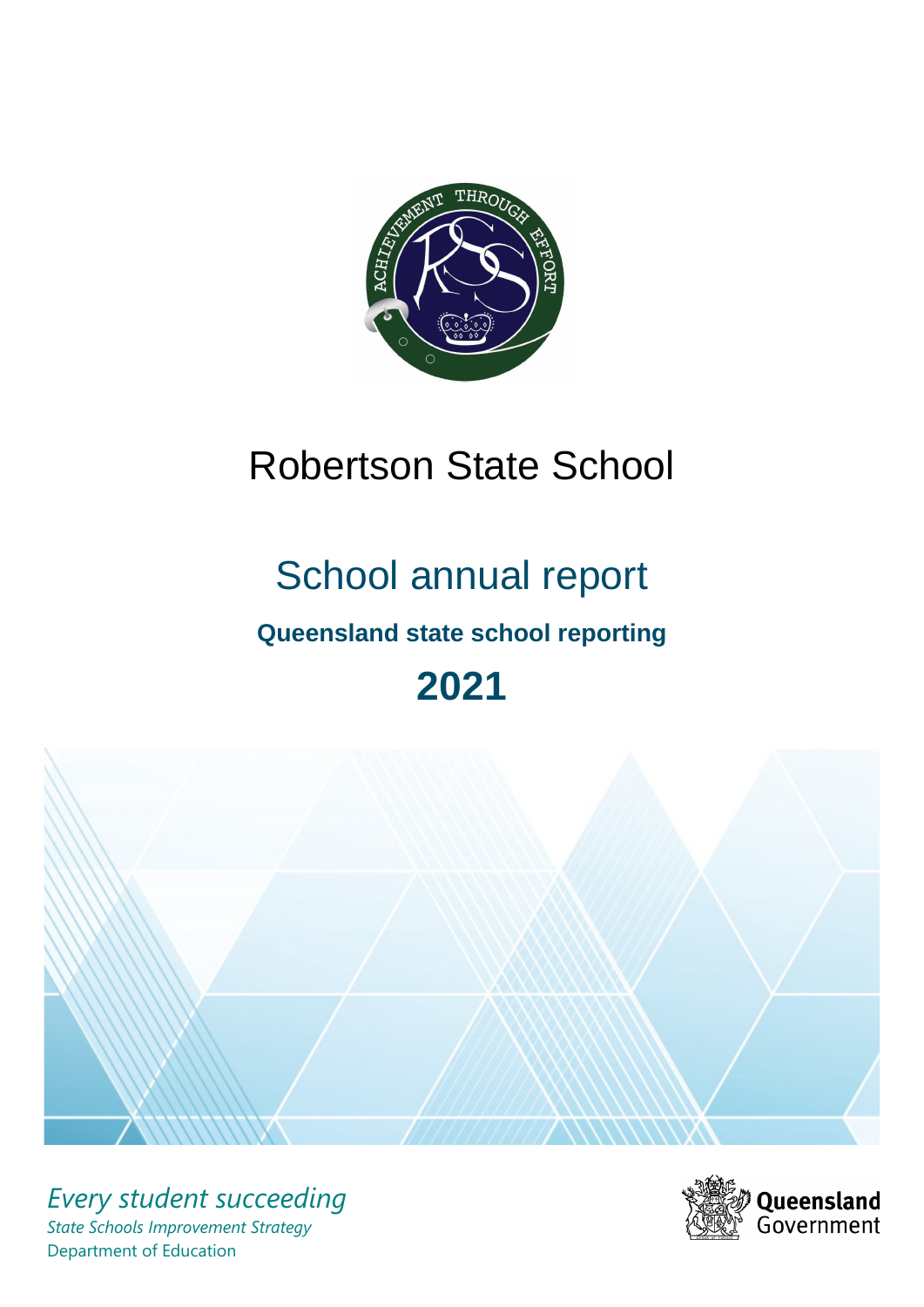**OFFICIAL – Public** Published as information source only. Public information used to create this report may not appear in this format in the public domain Please refer to disclaimer information.

#### **Contact details**

| <b>Postal Address</b> | 688 Musgrave Road Robertson 4109 |
|-----------------------|----------------------------------|
| <b>Phone</b>          | (07) 3452 4111                   |
| Fax                   | (07) 3452 4100                   |
| Email                 | principal@robertsonss.eq.edu.au  |
| Website               | https://robertsonss.eq.edu.au    |

#### **Disclaimer**

The materials presented in this report are distributed by the Department of Education (the department) as an information source only.

The information and data in this report is subject to change without notice.<br>The department makes no statements, representations, or warranties about the accuracy or completeness of, and you should not rely on, any informa report.

The department disclaim all responsibility and all liability (including without limitation, liability in negligence) for all expenses, losses, damages and costs you might incur as a result of the information in this report being inaccurate or incomplete in any way, and for any reason. Despite our best efforts, the department makes no warranties that the information in this report is free of infection by computer viruses or other contamination.

2021 School annual report Robertson State School 1 and 1 and 1 and 1 and 1 and 1 and 1 and 1 and 1 and 1 and 1 and 1 and 1 and 1 and 1 and 1 and 1 and 1 and 1 and 1 and 1 and 1 and 1 and 1 and 1 and 1 and 1 and 1 and 1 and 1 and 1 and 1 and 1 and 1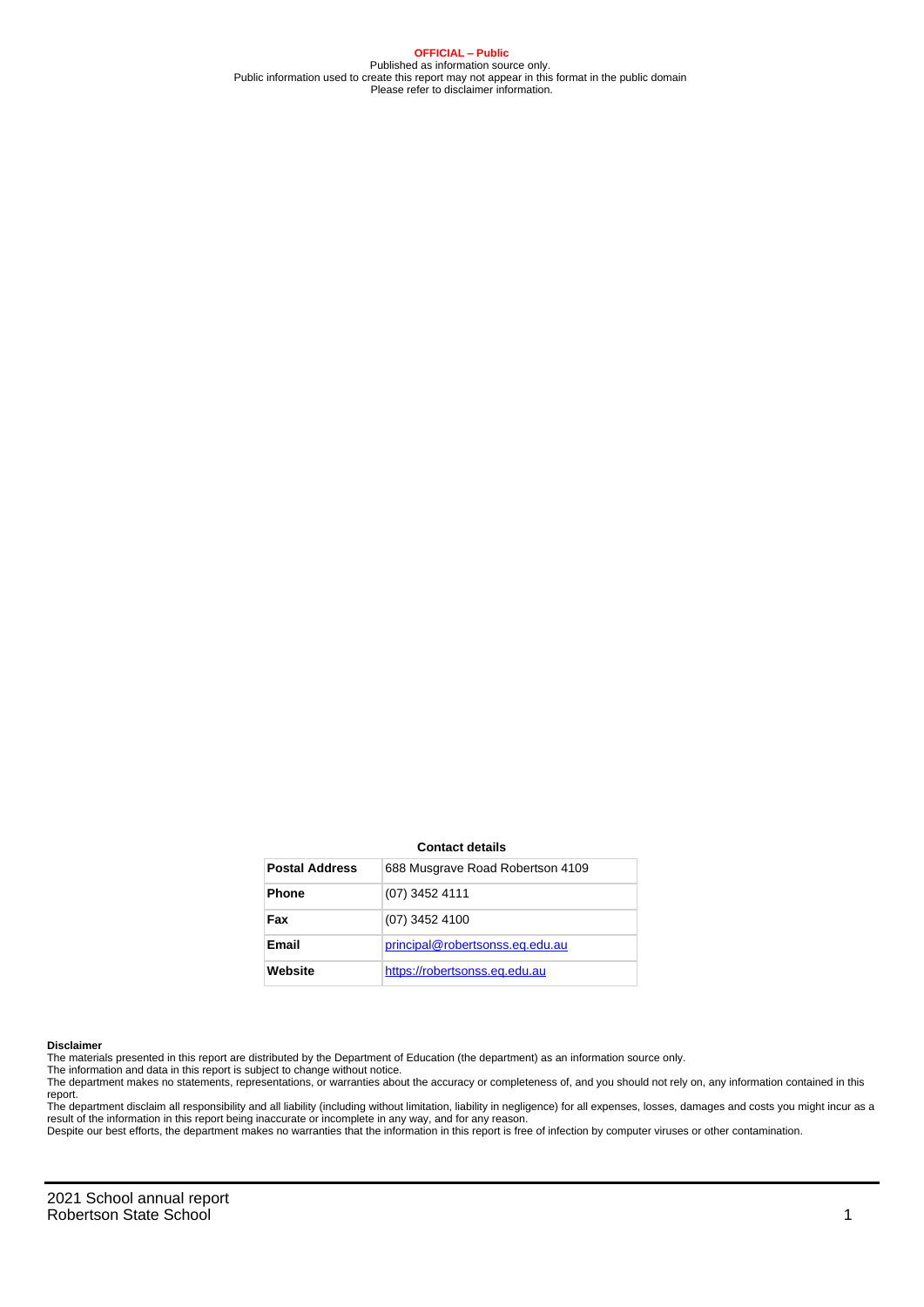| School context                   |                                                                                                                                                                                              |
|----------------------------------|----------------------------------------------------------------------------------------------------------------------------------------------------------------------------------------------|
| Coeducational or single sex      | Coeducational                                                                                                                                                                                |
| <b>Independent Public School</b> | <b>Yes</b>                                                                                                                                                                                   |
| Year levels offered in 2021      | Prep Year - Year 6                                                                                                                                                                           |
| Webpages                         | Additional information about Queensland state schools is located on the:<br>My School website<br>Queensland Government data website<br>Queensland Government schools directory website.<br>٠ |

# **Characteristics of the student body**

### **Student enrolments**

#### **Table 1: Student enrolments by year level**

|                   |      | <b>February</b> |      |      | <b>August</b> |      |
|-------------------|------|-----------------|------|------|---------------|------|
| Year Level        | 2019 | 2020            | 2021 | 2019 | 2020          | 2021 |
| <b>Prep Year</b>  | 89   | 87              | 95   | 93   | 91            | 97   |
| Year 1            | 116  | 104             | 96   | 118  | 109           | 95   |
| Year 2            | 118  | 122             | 115  | 123  | 120           | 112  |
| Year <sub>3</sub> | 101  | 122             | 120  | 104  | 121           | 119  |
| Year 4            | 91   | 100             | 121  | 94   | 98            | 118  |
| Year <sub>5</sub> | 104  | 90              | 94   | 110  | 89            | 94   |
| Year <sub>6</sub> | 91   | 102             | 89   | 91   | 100           | 87   |
| <b>Total</b>      | 710  | 727             | 730  | 733  | 728           | 722  |

Notes

1. Student counts include headcount of all full- and part-time students at the school.

## **Average class sizes**

#### **Table 2: Average class size information for each phase of schooling**

| <b>Year Levels</b> | 2019 | 2020 | 2021 |
|--------------------|------|------|------|
| Prep – Year 3      | 24   | 23   | 23   |
| Year 4 – Year 6    | 27   | 26.  | 26   |

Notes

1. Classes are measured against the target of 25 students per teacher in Prep to Year 3 and Years 11 to 12, and target of 28 students per teacher in Years 4 to 10. Where composite classes exist across cohorts (e.g. Year 3/4) the class size targets would be the lower cohort target.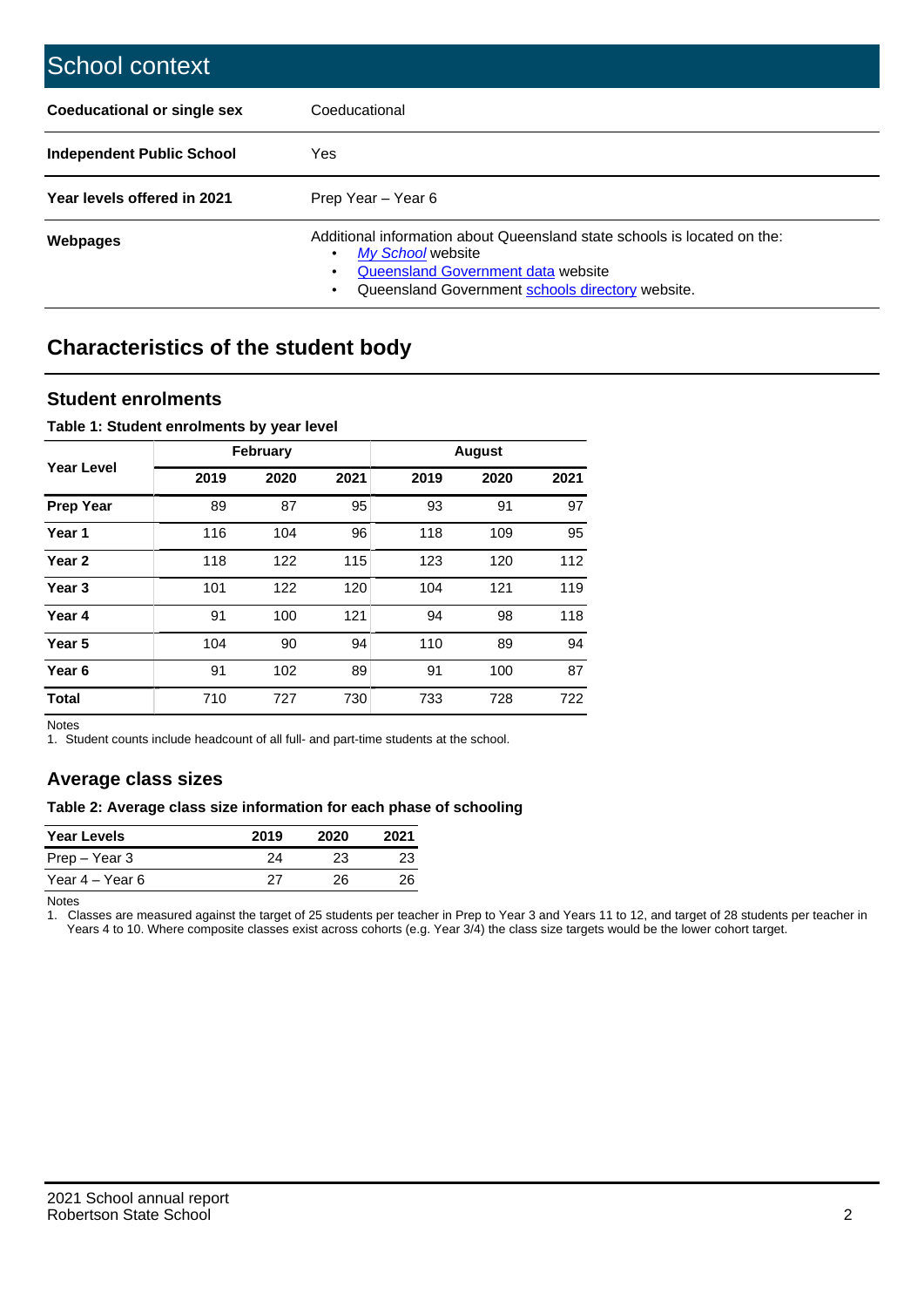## **Respectful relationships education**

To support students' learning, health and wellbeing all state schools are required to implement respectful relationships education through the Prep to Year 10 Australian Curriculum: Health and Physical Education and/or through school pastoral care programs across Prep to Year 12.

### **Parent, student and staff satisfaction**

Tables 3–5 show selected items from the Parent/Caregiver, Student and Staff School Opinion Surveys. In response to the COVID-19 health emergency, the annual school opinion surveys of students, teachers and staff were not administered in 2020. A new time series started in 2021 and data from this collection is not considered directly comparable with earlier collections due to significant methodology changes.

For state level information go to the **[School Opinion Survey](https://qed.qld.gov.au/publications/reports/statistics/schooling/schools/schoolopinionsurvey) webpage**.

#### **Table 3: Parent/Caregiver Survey**

| Percentage of parents/caregivers who agree <sup>1</sup> that:                                               | 2019  | 2020 | 2021  |
|-------------------------------------------------------------------------------------------------------------|-------|------|-------|
| This is a good school.                                                                                      | 96.7% |      | 95.8% |
| My child likes being at this school. <sup>2</sup>                                                           | 97.5% |      | 98.6% |
| My child feels safe at this school. <sup>2</sup>                                                            | 95.9% |      | 95.9% |
| My child's learning needs are being met at this school. <sup>2</sup>                                        | 95.1% |      | 92.3% |
| My child is making good progress at this school. <sup>2</sup>                                               | 95.1% |      | 93.8% |
| Teachers at this school expect my child to do his or her best. <sup>2</sup>                                 | 98.4% |      | 98.6% |
| Teachers at this school provide my child with useful feedback about his or her school<br>work. <sup>2</sup> | 90.7% |      | 95.7% |
| Teachers at this school motivate my child to learn. <sup>2</sup>                                            | 95.0% |      | 93.6% |
| Teachers at this school treat students fairly. <sup>2</sup>                                                 | 96.7% |      | 95.1% |
| can talk to my child's teachers about my concerns. <sup>2</sup>                                             | 95.1% |      | 97.9% |
| This school works with me to support my child's learning. <sup>2</sup>                                      | 93.4% |      | 95.0% |
| This school takes parents' opinions seriously. <sup>2</sup>                                                 | 88.7% |      | 88.3% |
| Student behaviour is well managed at this school. <sup>2</sup>                                              | 90.2% |      | 90.8% |
| This school looks for ways to improve. <sup>2</sup>                                                         | 92.6% |      | 94.2% |
| This school is well maintained. <sup>2</sup>                                                                | 95.1% |      | 97.2% |

Notes

1. Agree represents the percentage of respondents who Somewhat Agree, Agree or Strongly Agree with the statement.

2. Nationally agreed parents/caregiver items.

3. DW = Data withheld to ensure confidentiality.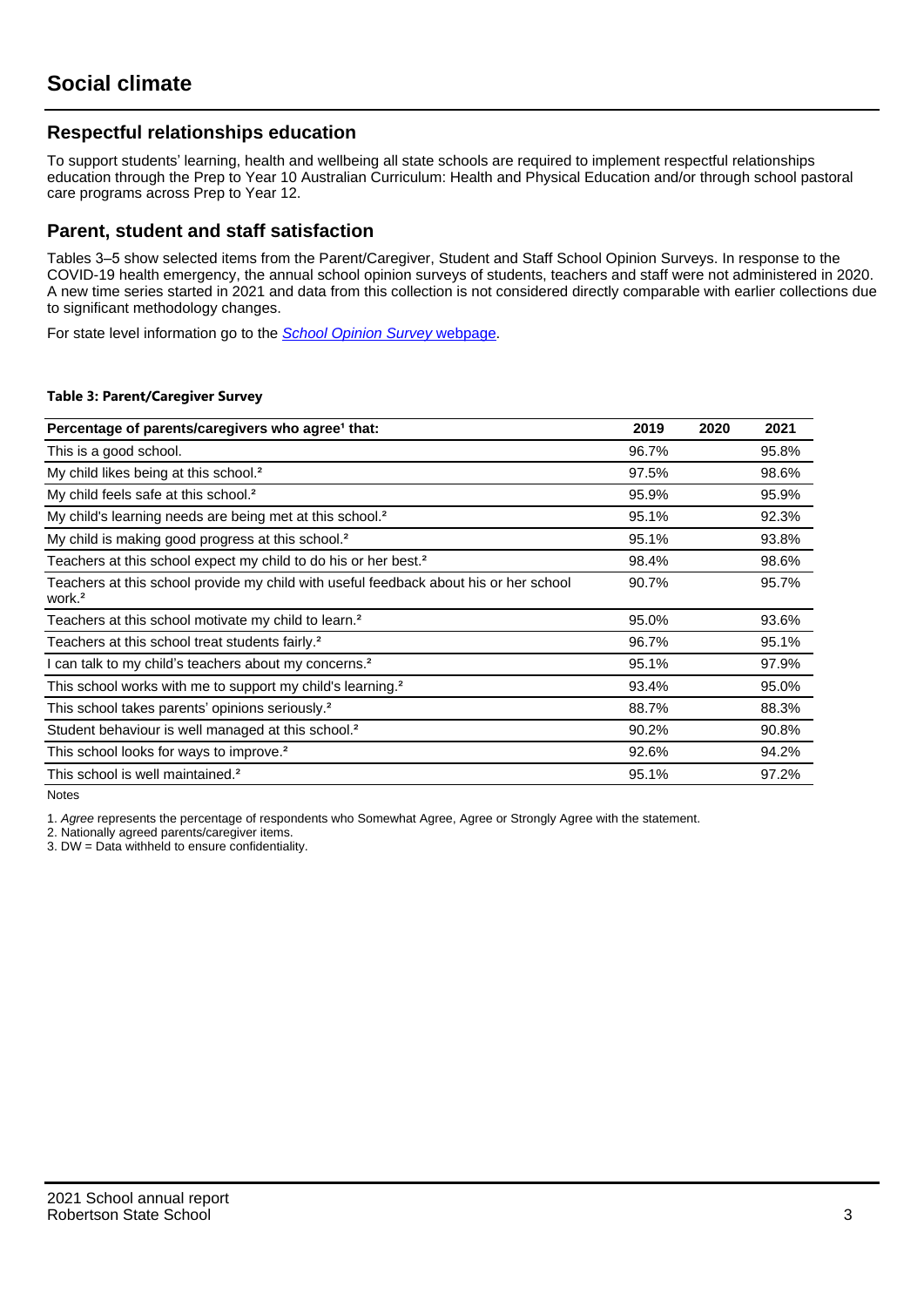#### **Table 4: Student Survey**

| Percentage of students who agree <sup>1</sup> that:                            | 2019   | 2020 | 2021  |
|--------------------------------------------------------------------------------|--------|------|-------|
| I like being at my school. <sup>2</sup>                                        | 99.2%  |      | 89.8% |
| I feel safe at my school. <sup>2</sup>                                         | 98.3%  |      | 92.8% |
| My teachers motivate me to learn. <sup>2</sup>                                 | 96.6%  |      | 94.9% |
| My teachers expect me to do my best. <sup>2</sup>                              | 100.0% |      | 97.1% |
| My teachers provide me with useful feedback about my school work. <sup>2</sup> | 94.2%  |      | 91.9% |
| Teachers at my school treat students fairly. <sup>2</sup>                      | 87.5%  |      | 88.5% |
| I can talk to my teachers about my concerns. <sup>2</sup>                      | 88.8%  |      | 83.5% |
| My school takes students' opinions seriously. <sup>2</sup>                     | 94.0%  |      | 80.6% |
| Student behaviour is well managed at my school. <sup>2</sup>                   | 90.8%  |      | 79.6% |
| My school looks for ways to improve. <sup>2</sup>                              | 97.5%  |      | 94.2% |
| My school is well maintained. <sup>2</sup>                                     | 99.2%  |      | 93.4% |
| My school gives me opportunities to do interesting things. <sup>2</sup>        | 94.1%  |      | 92.1% |

Notes

1. Agree represents the percentage of respondents who Somewhat Agree, Agree or Strongly Agree with the statement.

2. Nationally agreed student items.

3. DW = Data withheld to ensure confidentiality.

#### **Table 5: Staff Survey**

| Percentage of staff who agree <sup>1</sup> that:                                                            | 2019  | 2020 | 2021  |
|-------------------------------------------------------------------------------------------------------------|-------|------|-------|
| I feel confident embedding Aboriginal and Torres Strait Islander perspectives across the<br>learning areas. | 93.0% |      | 97.0% |
| I enjoy working at this school. <sup>2</sup>                                                                | 94.6% |      | 88.0% |
| I feel this school is a safe place in which to work. <sup>2</sup>                                           | 95.9% |      | 82.0% |
| I receive useful feedback about my work at this school. <sup>2</sup>                                        | 85.1% |      | 76.0% |
| Students are encouraged to do their best at this school. <sup>2</sup>                                       | 98.6% |      | 98.0% |
| Students are treated fairly at this school. <sup>2</sup>                                                    | 94.5% |      | 85.7% |
| Student behaviour is well managed at this school. <sup>2</sup>                                              | 86.5% |      | 85.7% |
| Staff are well supported at this school. <sup>2</sup>                                                       | 87.8% |      | 67.3% |
| This school takes staff opinions seriously. <sup>2</sup>                                                    | 75.7% |      | 62.0% |
| This school looks for ways to improve. <sup>2</sup>                                                         | 97.3% |      | 88.0% |
| This school is well maintained. <sup>2</sup>                                                                | 97.3% |      | 94.0% |
| This school gives me opportunities to do interesting things. <sup>2</sup>                                   | 94.6% |      | 81.6% |

Notes

1. Agree represents the percentage of respondents who Somewhat Agree, Agree or Strongly Agree with the statement.

2. Nationally agreed staff items.

3. DW = Data withheld to ensure confidentiality.

## **Description of how this school manages non-attendance**

Queensland state schools manage non-attendance in line with the Queensland Department of Education procedures: [Managing Student Absences and Enforcing Enrolment and Attendance at State Schools](https://ppr.qed.qld.gov.au/pp/managing-student-absences-and-enforcing-enrolment-and-attendance-at-state-schools-procedure); and [Roll Marking in State Schools,](https://ppr.qed.qld.gov.au/pp/roll-marking-in-state-schools-procedure) which outline processes for managing and recording student attendance and absenteeism.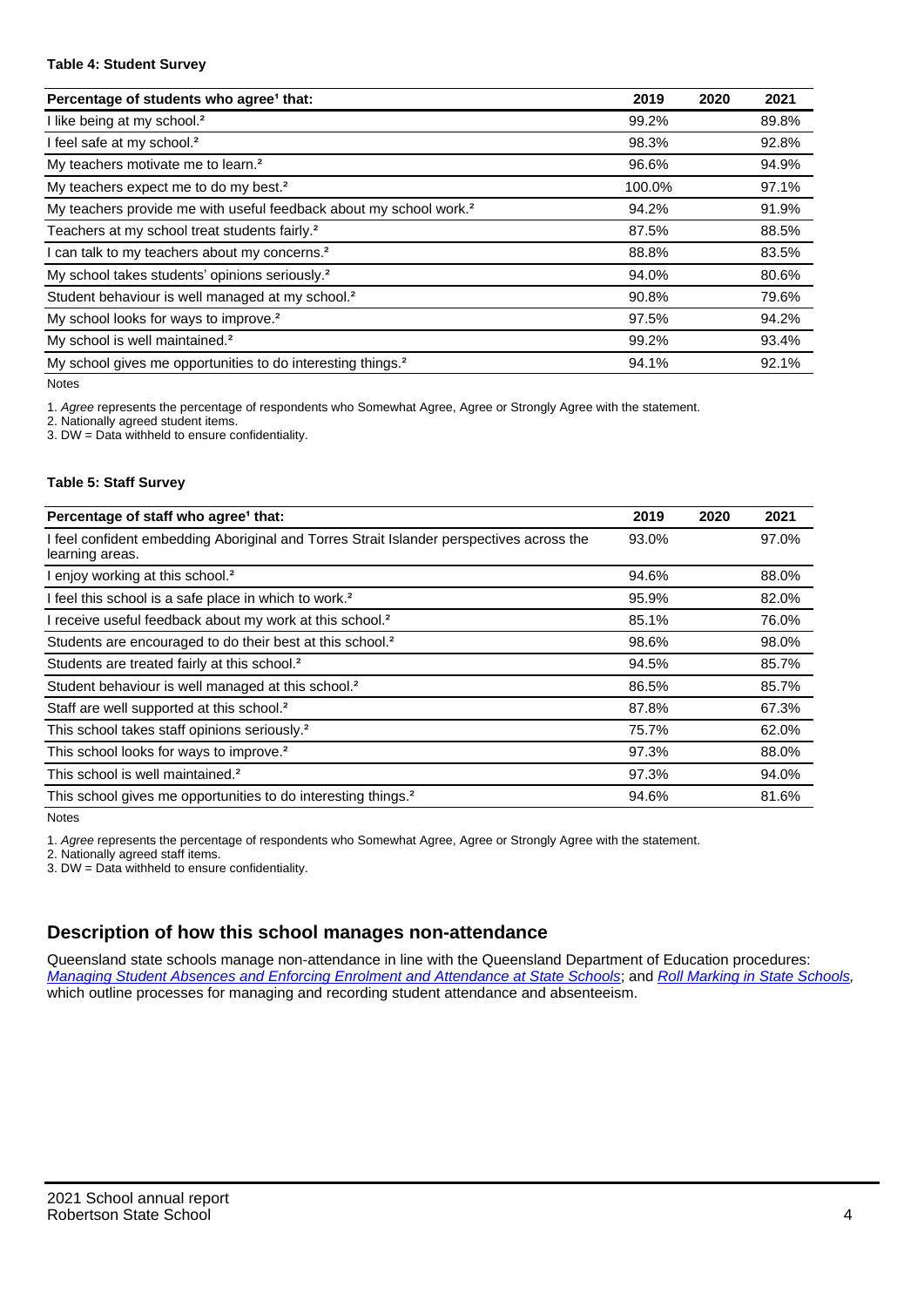## **School disciplinary absences**

#### **Table 6: Count of school disciplinary absences at this school**

| Type of school disciplinary absence | 2019 | 2020 | 2021 |
|-------------------------------------|------|------|------|
| Short suspension                    |      |      |      |
| Long suspension                     |      |      |      |
| Exclusion                           |      |      |      |
| Total                               | 4    |      |      |

Notes

1. School disciplinary absence (SDA) data is a total of short suspensions (1–10 days), long suspensions (11–20 days), exclusions and cancellations. 2. The number of SDAs is not the number of students who received an SDA as one student may be suspended several times in a school year. Each time a student is suspended it is recorded as an additional SDA. The data does not reflect the outcomes of appeal decisions.

3. 2020 data was impacted by the COVID-19 health emergency. There were significantly fewer SDAs during the home-based learning period (the first five weeks of Term 2) compared to other years.

# **School funding**

## **School income broken down by funding source**

School income, reported by financial year accounting cycle using standardised national methodologies and broken down by funding source is available via the  $My$  School website.

#### **How to access our income details**

- 1. Click on the My School link <http://www.myschool.edu.au/>.
- 2. Enter the school name or suburb of the school you wish to search.

|  | Search by school name or suburb |  | <b>School sector</b> |  | $\sim$ and $\sim$ represents the set of $\sim$ | <b>State</b> |  |  |  |
|--|---------------------------------|--|----------------------|--|------------------------------------------------|--------------|--|--|--|
|--|---------------------------------|--|----------------------|--|------------------------------------------------|--------------|--|--|--|

3. Click on View School Profile to access the school's profile.



4. Click on Finances and select the appropriate year to view school financial information.

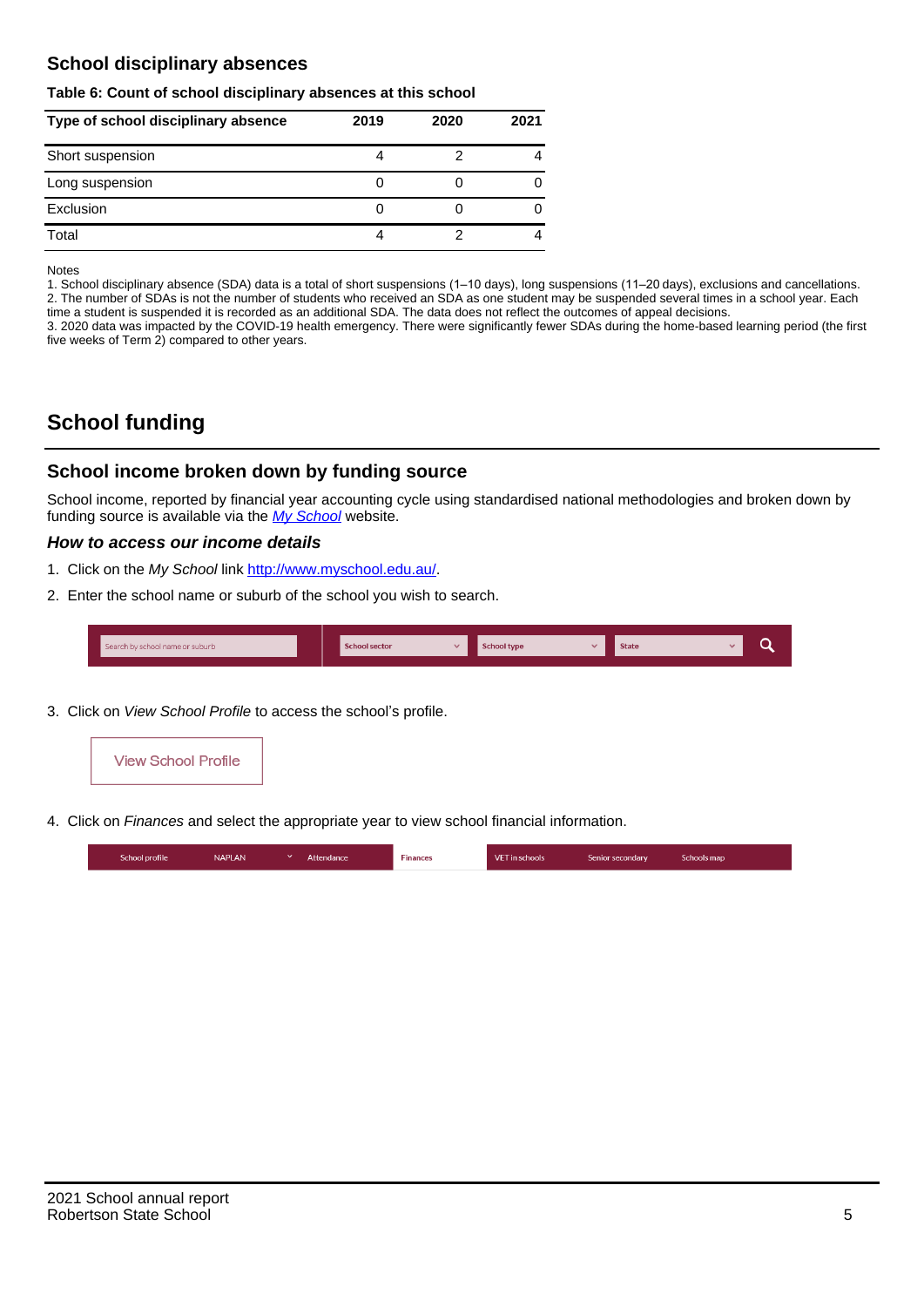# **Teacher standards and qualifications**

The Teacher registration eligibility requirements: Policy (p.1) states:

To be eligible for registration, a person must satisfy the Queensland College of Teachers (QCT) that they meet requirements regarding qualification and experience, or have otherwise met the requirements of the Australian Professional Standards for Teachers (APST). A person must also satisfy the QCT that they are suitable to teach and meet English language proficiency requirements. All these requirements are specified in the Act and the Education (Queensland College of Teachers) Regulation 2005 (the Regulation).

The qualifications required for teacher registration are successful completion of either -

- (a) a four-year initial teacher education program including teacher education studies of at least one year (e.g. a Bachelor of Education, or a double Bachelor degree in Science and Teaching) or
- (b) a one-year graduate initial teacher education program following a degree (e.g. a one-year Graduate Diploma of Education (Secondary) after a three-year Bachelor degree) or
- (c) another course of teacher education that the QCT is reasonably satisfied is the equivalent of (a) or (b). These are considered on a case-by-case basis.

For more information, please refer to the following link:

• <https://www.qct.edu.au/registration/qualifications>

# **Workforce composition**

## **Staff composition, including Indigenous staff**

#### **Table 7: Workforce composition for this school**

|                    | <b>Teaching staff</b><br>Non-teaching staff |      |      |      | Indigenous staff |      |      |      |      |
|--------------------|---------------------------------------------|------|------|------|------------------|------|------|------|------|
| <b>Description</b> | 2019                                        | 2020 | 2021 | 2019 | 2020             | 2021 | 2019 | 2020 | 2021 |
| Headcount          | 48                                          | 50   |      | 31   | 31               | 30   | <5   | כ>   |      |
| <b>FTF</b>         | 44                                          | 46   | 47   | 18   | 18               | 18⊥  | <5   | ה>   |      |

Notes

1. Teaching staff includes school leaders.

2. Indigenous refers to Aboriginal and Torres Strait Islander people of Australia.

3. FTE = full-time equivalent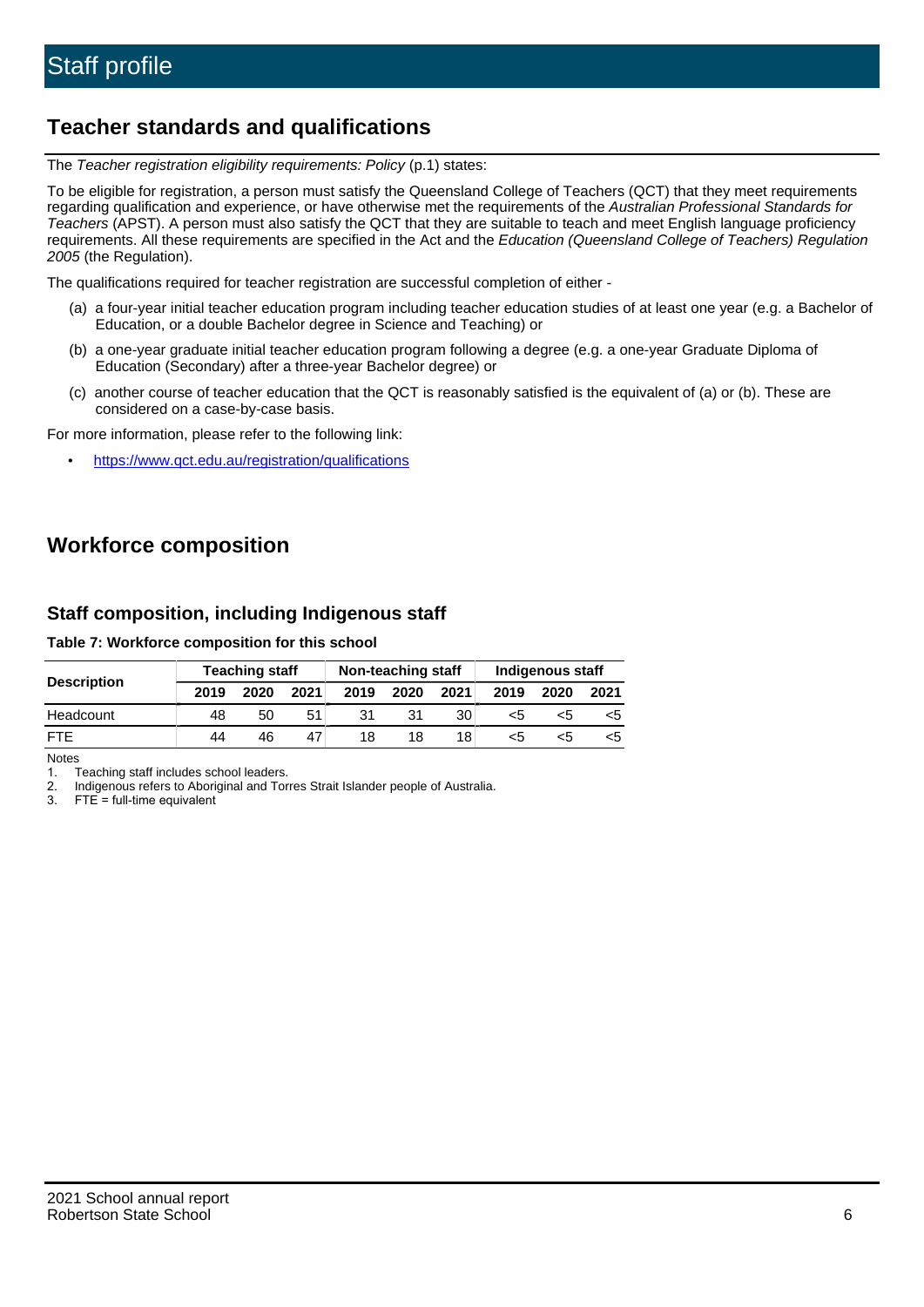# **Key student outcomes**

## **Student attendance**

Tables 8–9 show attendance rates at this school as percentages. In 2020, the COVID-19 health emergency affected student attendance in Queensland Government schools. Comparisons between 2020 and other years' attendance data should not be made.

#### **Table 8: Overall student attendance at this school**

| <b>Description</b>                                  | 2019 | 2020 | 2021 |
|-----------------------------------------------------|------|------|------|
| Overall attendance rate for students at this school | 95%  | 90%  | 96%  |

Notes

1. The attendance rate is the full- and part-time days attended as a percentage of enrolled school days.

2. Full-time students only.

#### **Table 9: Student attendance rates for each year level at this school**

| <b>Year Level</b> | 2019 | 2020 | 2021 |
|-------------------|------|------|------|
| Prep Year         | 95%  | 90%  | 95%  |
| Year <sub>1</sub> | 94%  | 89%  | 94%  |
| Year 2            | 95%  | 90%  | 96%  |
| Year 3            | 95%  | 90%  | 96%  |
| Year 4            | 96%  | 90%  | 97%  |
| Year 5            | 95%  | 94%  | 96%  |
| Year <sub>6</sub> | 96%  | 90%  | 96%  |

Notes

1. The attendance rate is the full- and part-time days attended as a percentage of enrolled school days.

2. Full-time students only.

3. DW = Data withheld to ensure confidentiality